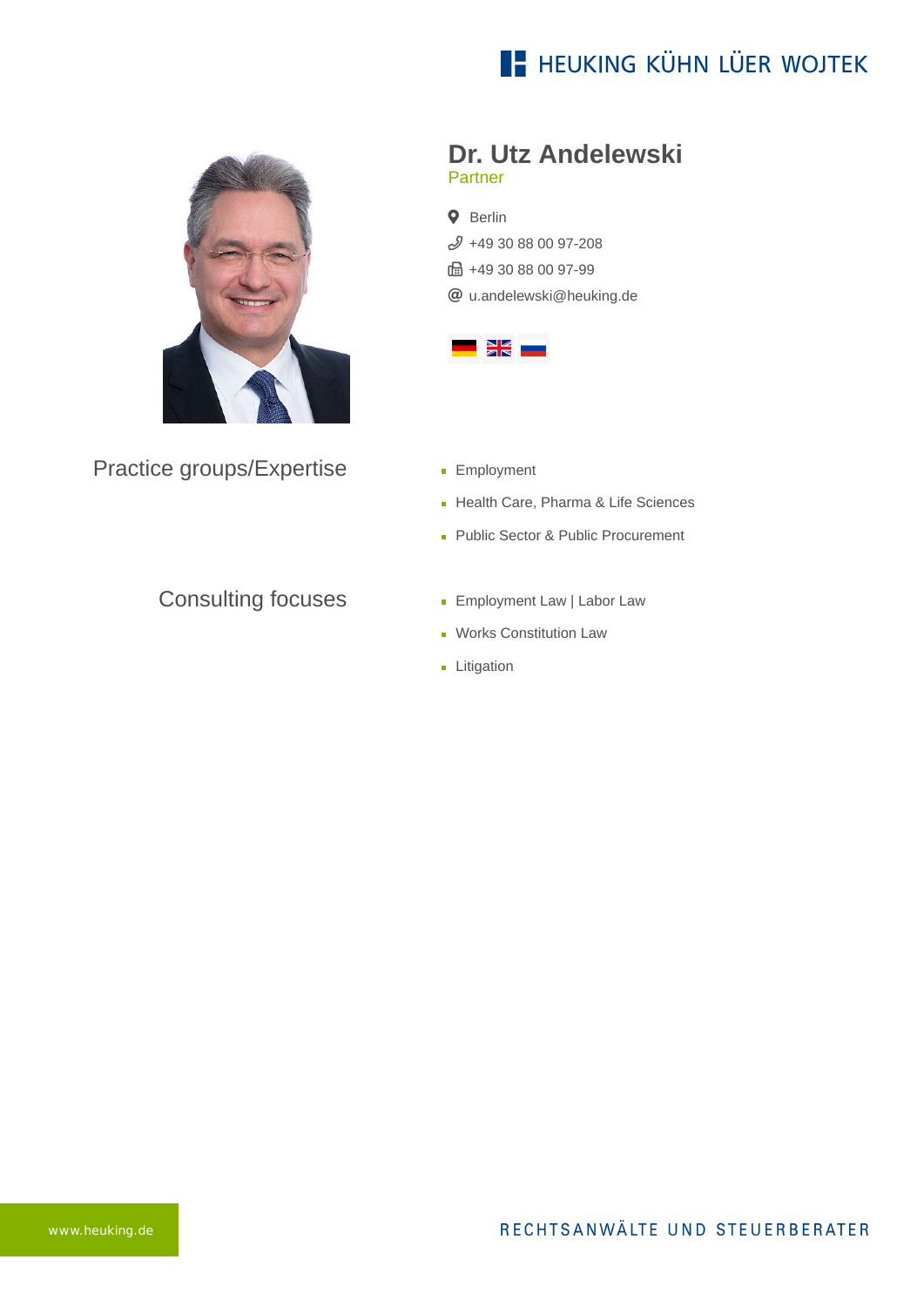## **E- HEUKING KÜHN LÜER WOJTEK**

**Certified Specialist Lawyer in Employment and Labor Law** since 2009 **Admitted** since 2001 **Education and former activities Partner, Dentons (formerly Salans), Berlin** 2009-2020 **Offer of a full professorship for Employment Law and Social Law at the University of Applied Sciences Braunschweig/Wolfenbuttel (now Ostfalia University of Applied Sciences)** 2009 **Beiten Burkhardt Rechtsanwaltsgesellschaft mbH, Berlin** 2003-2009, as partner 2008-2009 **Lecturer on ecclesiastical employment law, Evangelisches Institut für Kirchenrecht der Universität Potsdam** 2008 to date **Lecturer, Law department, Technische Universität Berlin** 2004-2006 **Heuking Kühn Luer Wojtek, after transfer of the firm: Görg Rechtsanwälte** 2001-2003 **Research Assistant, Law department, Technische Universität Berlin** 1998-2003 **Free University of Berlin (Freie Universität Berlin), Dr. jur.**  2000 **Legal clerkship, Berlin** 1999-2001 **Free University of Berlin (Freie Universität Berlin), Legal studies**  1992-1998 **Deutsche Reichsbahn, In-firm-training as skilled engineering worker for railway-service** 1989-1992 Evangelisches Institut für Kirchenrecht an der Universität Potsdam e.V.

Vita

Affiliations

- **International Bar Association (IBA)**
- Ständiger Mitarbeiter Zeitschrift für Arbeitsrecht und Tarifpolitik in kirchlichen Unternehmen (ZAT)